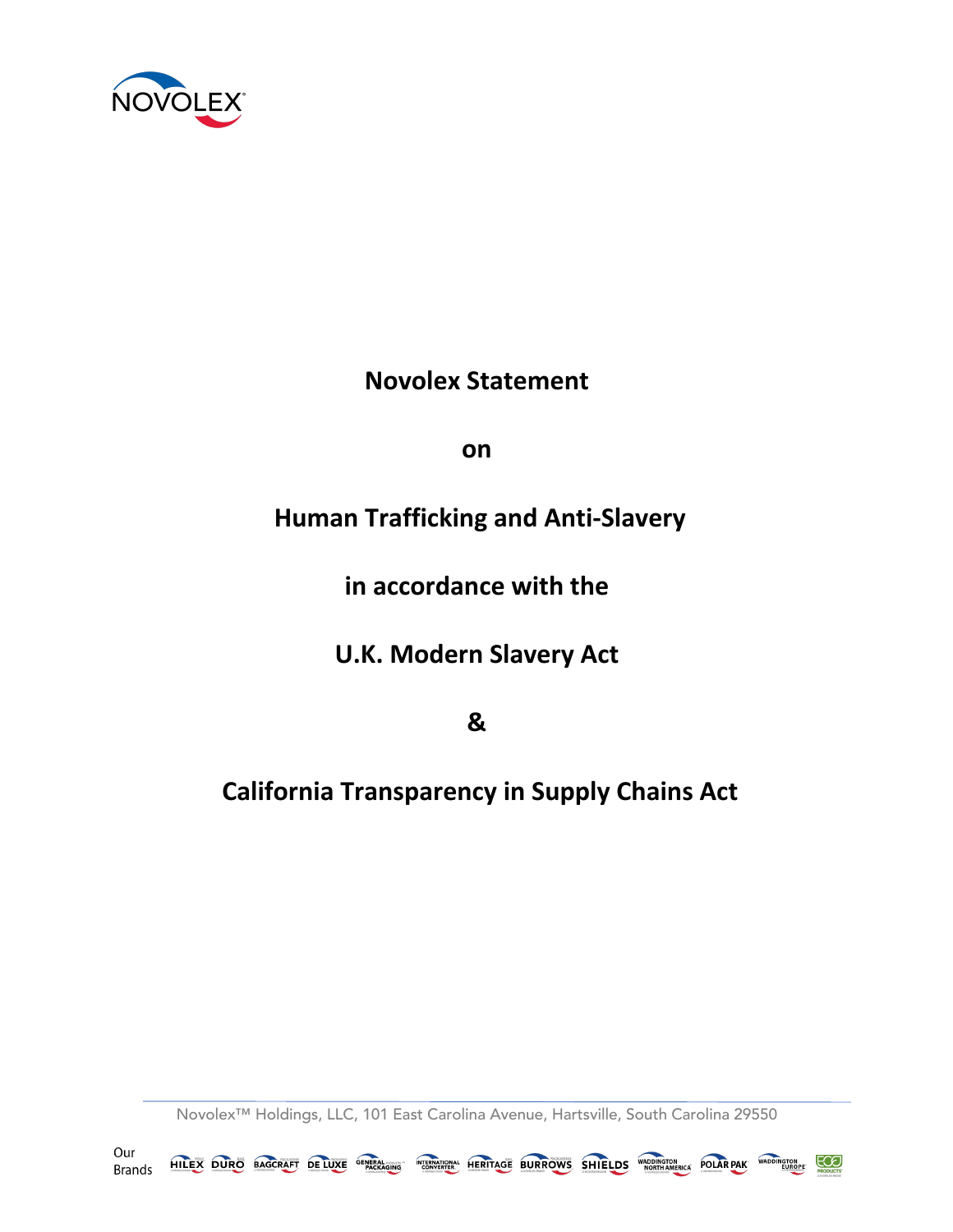

## **Novolex Statement Regarding Human Trafficking and Anti-Slavery in accordance with the UK Modern Slavery Act and California Transparency in Supply Chains Act**

Effective June 2020

Novolex<sup>®</sup> is committed to conducting business in an ethical manner and supports the goals of the California Transparency in Supply Chains Act of 2010 and the UK Modern Slavery Act of 2015. We respect human rights and will support organizations working to address this challenging issue. Novolex has zero tolerance for child and illegal, abusive and forced labor and human trafficking anywhere in our operations.

The Company's history of promoting ethical business practices is reflected in our Sustainability Report, Supplier Code of Conduct (the "Code") and Employee Code of Conduct and Business Ethics. Employees are trained on the Employee Code of Conduct, which includes provisions pertaining to respect for human rights provisions, when they join the company and attest that they understand those provisions. In line with our principles, the Company follows all applicable employment laws and pay competitive wages and benefits.

We recognize our responsibility to promote human rights in our supply chain and are committed to being part of the solution to address inequality with our supply members. To help implement our commitment to human rights and ethical business practices within our supply chain, our standard contractual Terms and Conditions include an obligation that suppliers support our commitment and abide by the provisions of the Code. As part of that commitment and as outlined in the Code, we also require our suppliers to abide by international best practices relating to working hours, child labor and forced labor, among other regulations designed to support human rights. A copy of the Supplier Code of Conduct can be found on our website at www.novolex.com.

In addition to contractual obligations, to assess supplier compliance Novolex utilizes an annual verification process with our 150 largest suppliers to ensure that they comply with the company's expectations, including compliance with all applicable laws and the promotion of corrective actions. Novolex applies a risk management based process to assess compliance with the Code. If we suspect human rights abuses or have reason to believe suppliers are not adhering to Code requirements, we take action until we are confident concerns related to human rights have been addressed. We reserve the right to conduct third-party audits on suppliers to verify compliance with Novolex standards and either promote corrective actions or terminate a supplier's contract, as necessary.

Third parties representing Novolex, including but not limited to distributors, consultants, agents and representatives, partners and vendors, are also to comply with relevant aspects of our compliance policies pertaining to anti-corruption and fair competition included in the Code. Employees working with third parties must include contractual obligations to comply, provide education and information about policy requirements and take action including terminating a relationship after learning that a third party failed to abide by applicable Company policies.

Novolex™ Holdings, LLC, 101 East Carolina Avenue, Hartsville, South Carolina 29550